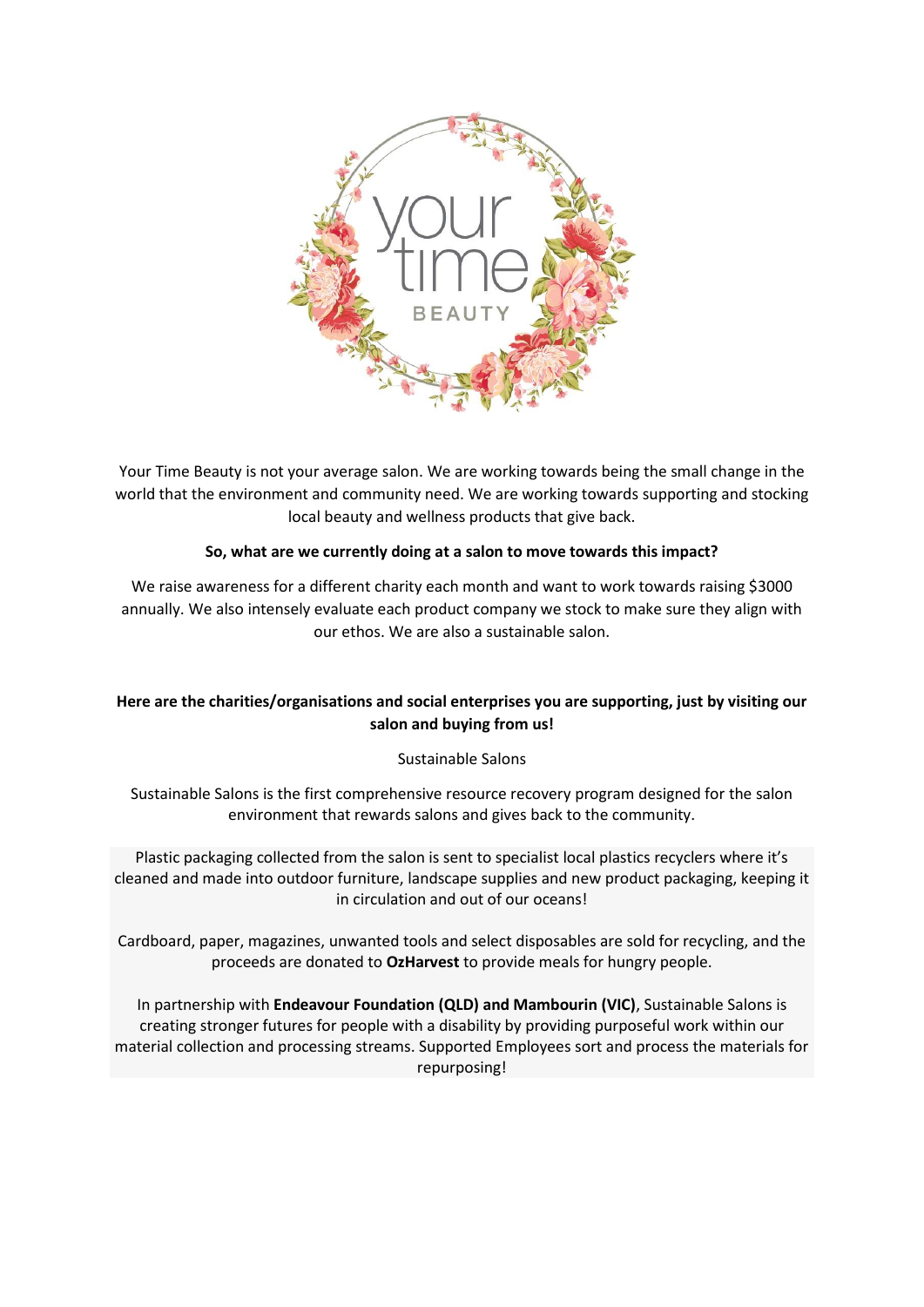#### **P4O sunscreen**

Coral reefs around the world need our help. In the past 50 years, global warming, overfishing and land use have killed over 50% of reefs worldwide, compromising marine biodiversity and millions of human livelihoods. Today, sunscreen pollution is part of the problem. For this reason, for every product of P4O purchased, they will donate to reef conservation initiatives worldwide.

### **Woohoo body and Koh cleaning products**

# 1% of the planet-

The intent of 1% for the Planet is to help fund these diverse environmental organizations so that collectively they can be a more powerful source in solving the world's problems. They connect their members with high-impact non-profit partners that align with their values.

### **Nutraorganics**

Project Give back is Nutragorganics ongoing commitment to helping the environment and community, where its needed most. They support Clean Ocean Foundation, CNCF, and OzHarvest. To date, the have helped clean 100KM of shorelines, planted 2000 trees, and help provide 30,000 meals.

### **BambuFace**

With every purchase made from bambuface, one tree is planted. They do this through 'Plant trees with Ecologi'.

### **Gaia Wellness and Empowerment Essentials**

\$1 from every sale will be donated to the following organisations:

# *Sister Works*

Sister Works are a non-for-profit social enterprise based in Melbourne. They support women who are refugees, asylum seekers or migrants. They do this by helping them build confidence, help with mental well-being, and a sense of belonging. Their vision is to help these women become economically empowered.

They provide opportunities to develop pathways of education, employment, entrepreneurship, and leadership. Sister Works also provide learning opportunities such as design and business. They hold a space where these women can meet, share knowledge and grow together. For more information, please visit [www.sisterworks.org.au](http://www.sisterworks.org.au/)

# *Gunawirra prevention through intervention*

Gunawirra was formed in 2008. Aboriginal representatives and elders pooled their ideas with professionals from psychiatry, psychology, social work and psychoanalytic therapy on how to address inequality among Aboriginal and Torres Strait Islander children, their families and communities.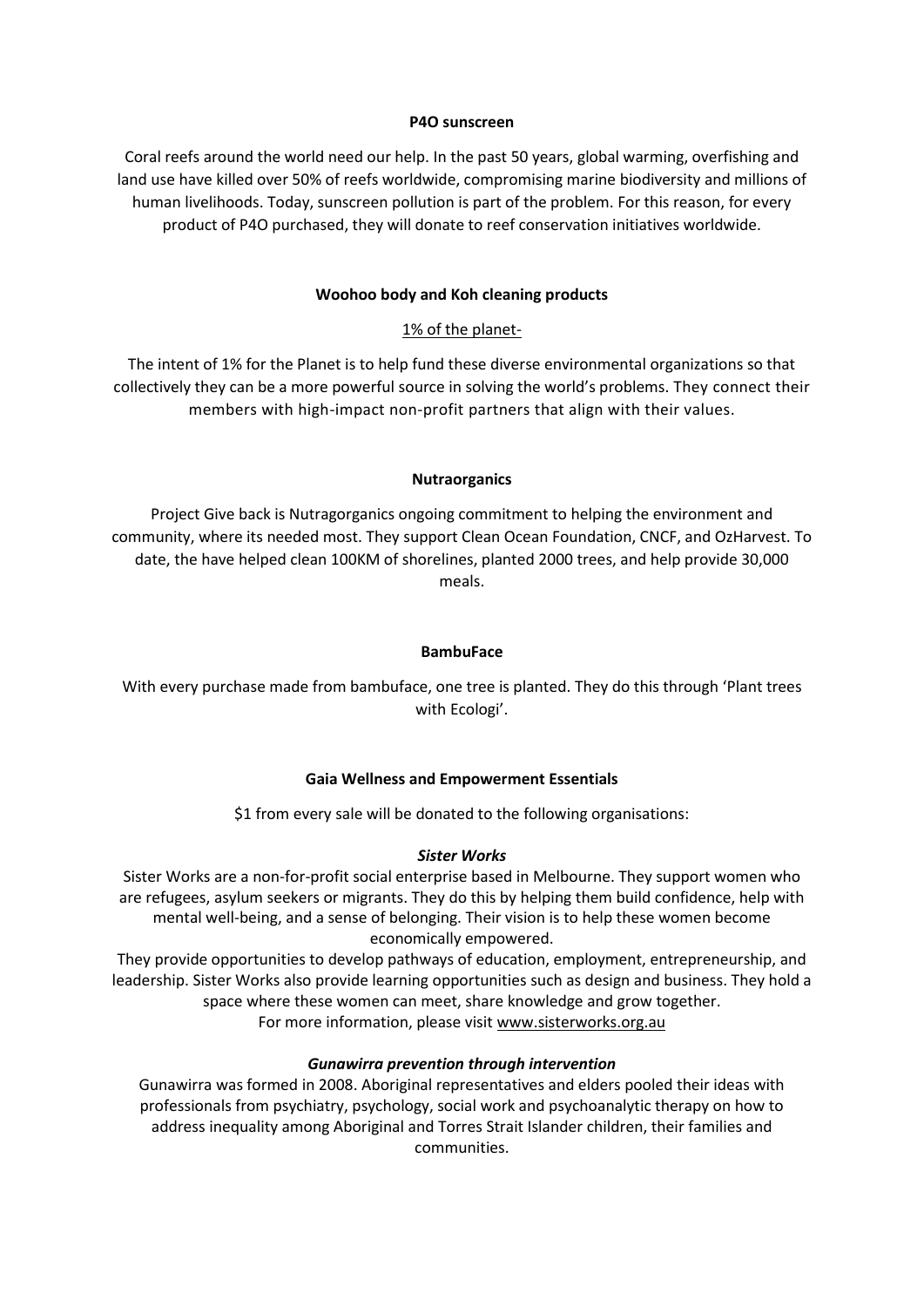The group identified the need for an early intervention, multi-disciplinary approach that empowered Aboriginal and Torres Strait Islander children, families and communities to intervene in their own lives. Gunawirra focused on supporting child development in the first five years of life. The Gunawirra multidisciplinary team primarily works in two parts. One being their Young Aboriginal Mothers Group and the other working closely with 26 preschool communities to provide speech therapy, art therapy, occupational therapy and social work services. For more information, please visit [www.gunawirra.org.au](http://www.gunawirra.org.au/)

#### **Charities that we have supported since August 2019**

Share the dignity, August 2019.

Lifeline, September 2019.

#### PANDA national helpline, October 2019

Make a Wish Foundation, November and December 2019.

Australian Red Cross, January 2020.

Wildlife Victoria, January 2020.

Polished Man, February 2020.

Big Group Hug, March 2020.

(closed during April and May due to COVID-19)

Victorian Aboriginal Legal Service, June 2020.

Dry July, July 2020.

(closed during August- November due to COVID-19)

Asylum Seeker Resource Centre, December 2020.

Australian Koala Foundation, January and February 2021.

Share the Dignity March 2021.

Big Group Hug April and May 2021.

The Pyjama Foundation June and July 2021.

(closed from July- October due to COVID-19)

Women for Afghan women, September 2021.

STEPtember, October 2021.